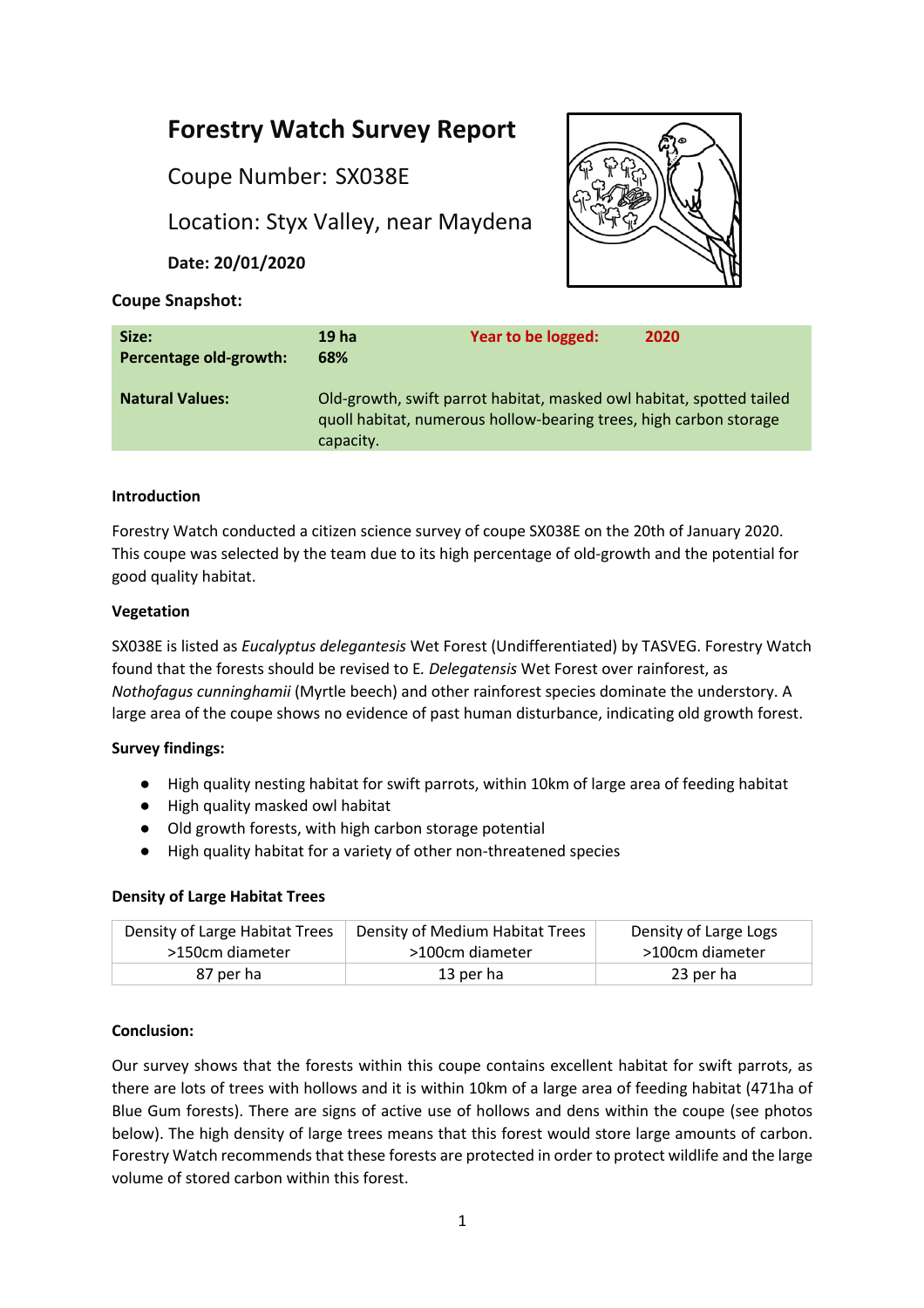# **Previous findings:**

A search of the Natural Values Atlas, a state government database which records threatened species information, has found the following threatened species and other features to occur near the coupe:

- Within 10kms of 471ha of feeding habitat (Blue Gum forests) for swift parrots
- Observations of Tasmanian devil, spotted-tailed quoll, swift parrot, Mt Mangana stag beetle found within 5km

#### **Threatened Species Information**:

### *Swift parrot (Lathamus discolor), Critically Endangered (EPBC 1999)*

The biggest threat to swift parrots is habitat destruction. Ideal habitat is mature hollow bearing trees within 10 kilometres of flowering *Eucalyptus globulus* (Tasmanian blue gum) or *Eucalyptus ovata* (Black Gum). High quality nesting habitat for swift parrots is considered to have more than 15 trees over 100 cm diameter per hectare or 8 trees over 150cm.

### *Masked owl (Tyto novaehollandiae subsp. Castanops), Vulnerable (EPBC 1999)*

The Tasmanian masked owl is estimated to have only 500 breeding pairs remaining. Masked owls require large hollows only found in mature forests. The main threat to the masked owl is the clearing of nesting and foraging habitat. High quality masked owl habitat is considered to have more than eight trees over 150cm dbh per hectare.

#### *Spotted tailed quoll (Dasyurus maculatus), Vulnerable (EPBC 1999)*

The spotted tailed quoll requires large tracts of forest with potential den sites. Den sights and hollows required by prey are removed by intensive forestry practices, especially when logging is followed by burning, rendering the area unsuitable habitat.

#### *Mt Mangana stag beetle (Lissotes menalcas), Vulnerable (Threatened Species Act 1995)*

The Mount Mangana stag beetle is endemic to the wet forests of southern Tasmania. It lives in logs rotting on the forest floor. The greatest threat to the beetle is the removal of these logs by forest clearing and burning.

#### **Old growth and carbon storage**

Old growth is defined as 'Ecologically mature forest where the effects of disturbances are now negligible'. Old-growth *Eucalypts regnans* forests are the most carbon dense forests in the world. Large, old trees still grow in width and draw down more carbon than younger trees. Logging of old growth followed by intensive harvesting cycles causes the release of carbon stored in forest soils in a process that continues centuries after initial logging.

If you would like more information about the methodology used in this survey, would like to use the data, or have any general questions, please contact us. If you would like to join one of our surveys, please send us an email or keep an eye out for events on our facebook page.

#### forestrywatch@gmail.com